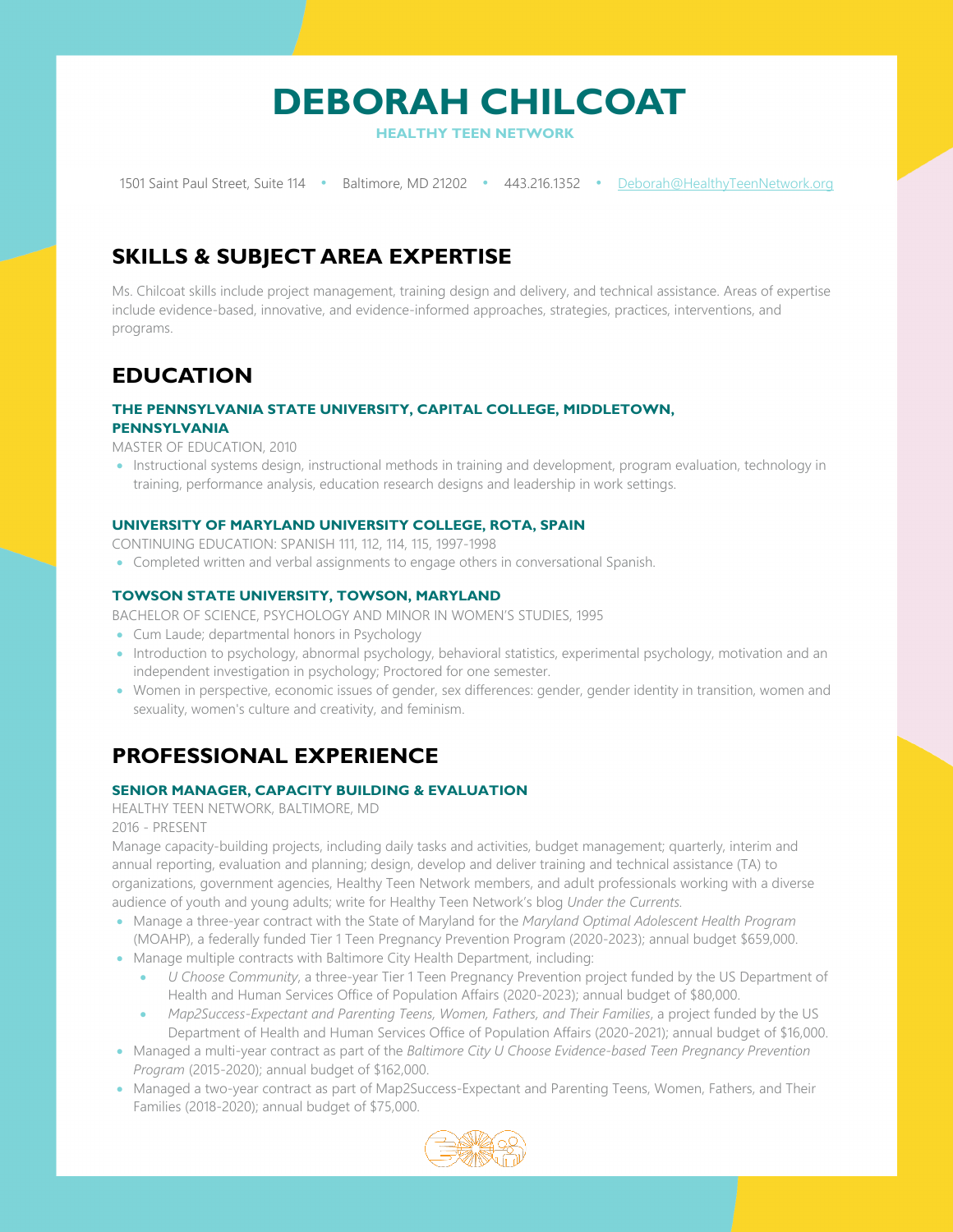• Managed *Coppin Advocates, Researches, and Educates on Safer Sex* (CARESS), a multi-year contract from Baltimore City Health Department as part of the Maryland Personal Responsibility Education Program (2017-2020); annual budget of \$10,000.

#### **SENIOR TRAINING AND TECHNICAL ASSISTANCE MANAGER**

HEALTHY TEEN NETWORK, BALTIMORE, MD 2011-2016

Manage capacity-building projects, including daily tasks and activities, budget management; quarterly, interim and annual reporting, evaluation and planning; design, develop and deliver training and technical assistance (TA) to organizations, government agencies, Healthy Teen Network members, and adult professionals working with a diverse audience of youth and young adults; wrote for Healthy Teen Network's blog *Under the Currents*; coordinated the Healthy Teen Leadership Alliance.

- Managed a multi-year contract as part of the *Baltimore City U Choose Evidence-based Teen Pregnancy Prevention Program*; annual budget of \$124,900.
- Managed a multi-year human services contract as part of the *Baltimore City Teen Pregnancy Prevention Initiative for Youth in Out-Of-Home Placement* to develop a curriculum; annual budget of approximately \$50K.
- Managed a five-year \$2.3M cooperative agreement funded by the Centers for Disease Control and Prevention, *Integrating Services, Programs, and Strategies through Communitywide Initiatives*.
- Managed a Subrecipient Agreement as part of *The Child Sex Trafficking Victims Support Initiative*; Year 1 budget of \$30K.

#### **TRAINING & TECHNICAL ASSISTANCE MANAGER**

HEALTHY TEEN NETWORK, BALTIMORE, MD 2009 - 2011

Managed education, training and technical assistance project aimed at increasing reproductive and sexual health knowledge and skills among Baltimore City youth. Designed and delivered education, training and technical assistance for various professional audiences throughout the United States.

- Managed the first year of a two-year project with Elev8 Baltimore, including managing one subcontractor.
- As part of a team, developed, adapted, and delivered training and technical assistance as part of CDC's capacitybuilding project called *Promoting Science-Based Approaches (PSBA)*.

#### **INSTRUCTIONAL DESIGNER & TRAINER**

HEALTHY TEEN NETWORK, BALTIMORE, MD

2009 - 2009

Increased organizational capacity by designing and delivering training and technical assistance to maximize staff skills, and enhance program outcomes; collaborated with other national organizations to design and/or revise established training-of-trainers (TOT) on science-based pregnancy, STI, and HIV prevention programs as part of the CDC-PSBA project; delivered customized TA to clients; assisted in the development of evaluation tools and data analysis.

#### **TRAINING & TECHNICAL ASSISTANCE COORDINATOR**

HEALTHY TEEN NETWORK, BALTIMORE, MD

2008 - 2009

Increased organizational capacity by designing and delivering training and technical assistance to maximize staff skills, and enhance program outcomes; used adult learning principles and theory to assess, design, develop, facilitate, and evaluate training for local, regional, and state organizations to increase organizational capacity, improve staff performance, and enhance program outcomes; collaborated with other national organizations to design and/or revise established training-of-trainers (TOT) on science-based pregnancy, STI, and HIV prevention programs as part of the CDC-PSBA project; delivered customized TA to clients.

**HEALTHY TEEN NETWORK CHILCOAT • 2**

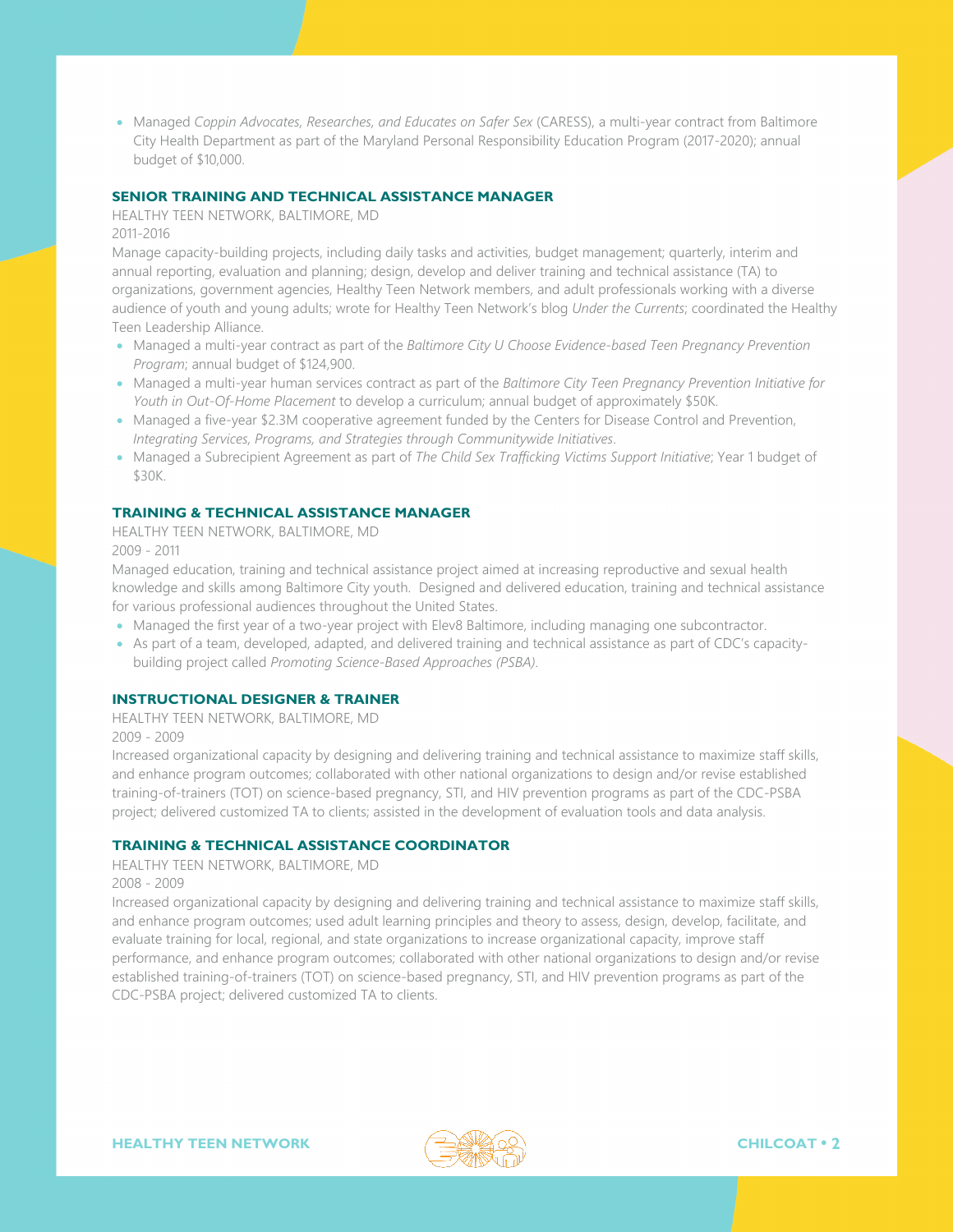#### **ADJUNCT FACULTY**

HOWARD COMMUNITY COLLEGE, COLUMBIA, MD 2008 - 2008

Guided student learning by developing interactive learning modules and educational materials and conducting classes containing appealing and relevant content and activities. Also, assessed student's learning through experiential learning assignments and examinations.

#### **EDUCATION AND TRAINING SPECIALIST**

PLANNED PARENTHOOD OF MARYLAND, BALTIMORE, MD 2004 - 2008

Provided education and training to professionals throughout Maryland and the Mid-Atlantic region on reproductive and sexual health; served on various advisory committees and co-chaired the Coalition for Healthy Youth in Howard County, MD; managed the volunteer program and PPM Speaker's Bureau including recruitment, selecting, orienting and monitoring performance; developed the Volunteer Policies and Procedures Manual and Individual Development Plan tool.

### **OUTREACH/HEALTH EDUCATOR**

PLANNED PARENTHOOD OF MARYLAND, BALTIMORE, MD 1999 - 2004

Conducted outreach and education for various audiences throughout Maryland on adolescent reproductive and sexual health; implemented evidence-based and innovative education programs throughout Maryland.

# **PUBLICATIONS**

- Dorval Hall, E., Watson-Faulkner, M., Chilcoat, D., & Sedivy, V. (2020). Understanding the experiences of young fathers in Baltimore City. Baltimore: Healthy Teen Network.
- Dorval Hall, E., Watson-Faulkner, M., Chilcoat, D., & Sedivy, V. (2020). Digital Focus group: Parents of co-parenting young parents. Baltimore: Healthy Teen Network.
- Dorval Hall, E., Watson-Faulkner, M., Chilcoat, D., & Sedivy, V. (2020). Digital focus group: Co-Parenting. Baltimore: Healthy Teen Network.
- Dorval Hall, E., Watson-Faulkner, M., Chilcoat, D., & Sedivy, V. (2019, December). Meet them where they're at: Understanding services available to young fathers in Baltimore City. Baltimore: Healthy Teen Network.
- Fluhr, J.D., Fenner, S.L., Barth, R.P., Becker, M.G., Chilcoat, D.C., & Keith, J.L. (2019). Power through choices: My life, my choices (4th ed.). Baltimore, MD: Healthy Teen Network.
- Eisler, A. & Chilcoat, D. (2014). Making your logic model work for you. Baltimore, MD: Healthy Teen Network.
- Ashley, O. S., & Chilcoat, D. (2014). Classroom management. Washington, DC: Administration on Children, Youth and Families, Family and Youth Services Bureau.
- Fisher, D., Hannah, G., Chilcoat, D., Desiderio, G., Ray, M., & Wandersman, A. (2014). A guide for technical assistance providers for promoting science-based approaches in teen pregnancy prevention. Baltimore, MD: Healthy Teen Network.
- Chilcoat, D., Martínez García, G., Eisler, A., Sedivy, V. & Desiderio, G. (2013). Sexual Health E-Learning: Assessment on Professional Development Opportunities for Educators. Baltimore, MD: Healthy Teen Network.

# **TRAININGS & PRESENTATIONS**

- Sedivy, V. & Chilcoat, D. (2019, November). Serving teen parents: Communication and co-parenting strategies. A training for home visitors in Ohio. Baltimore: Healthy Teen Network.
- Sedivy, V. & Chilcoat, D. (2019, June 10-13). Power through choices (4th ed) training of facilitators. A training for facilitators by Healthy Teen Network, Baltimore, MD.
- Chilcoat, D. & Hassan-White, S. (2019, April). A candid conversation: The sexual and reproductive health and well-being of youth in foster care. A workshop presented at the Child Welfare League of America's 2019 National Conference "Advancing Excellence in Practice & Policy: Meeting the Challenge of the Family First Prevention Services Act" in Washington, D.C.

**HEALTHY TEEN NETWORK CHILCOAT • 3**